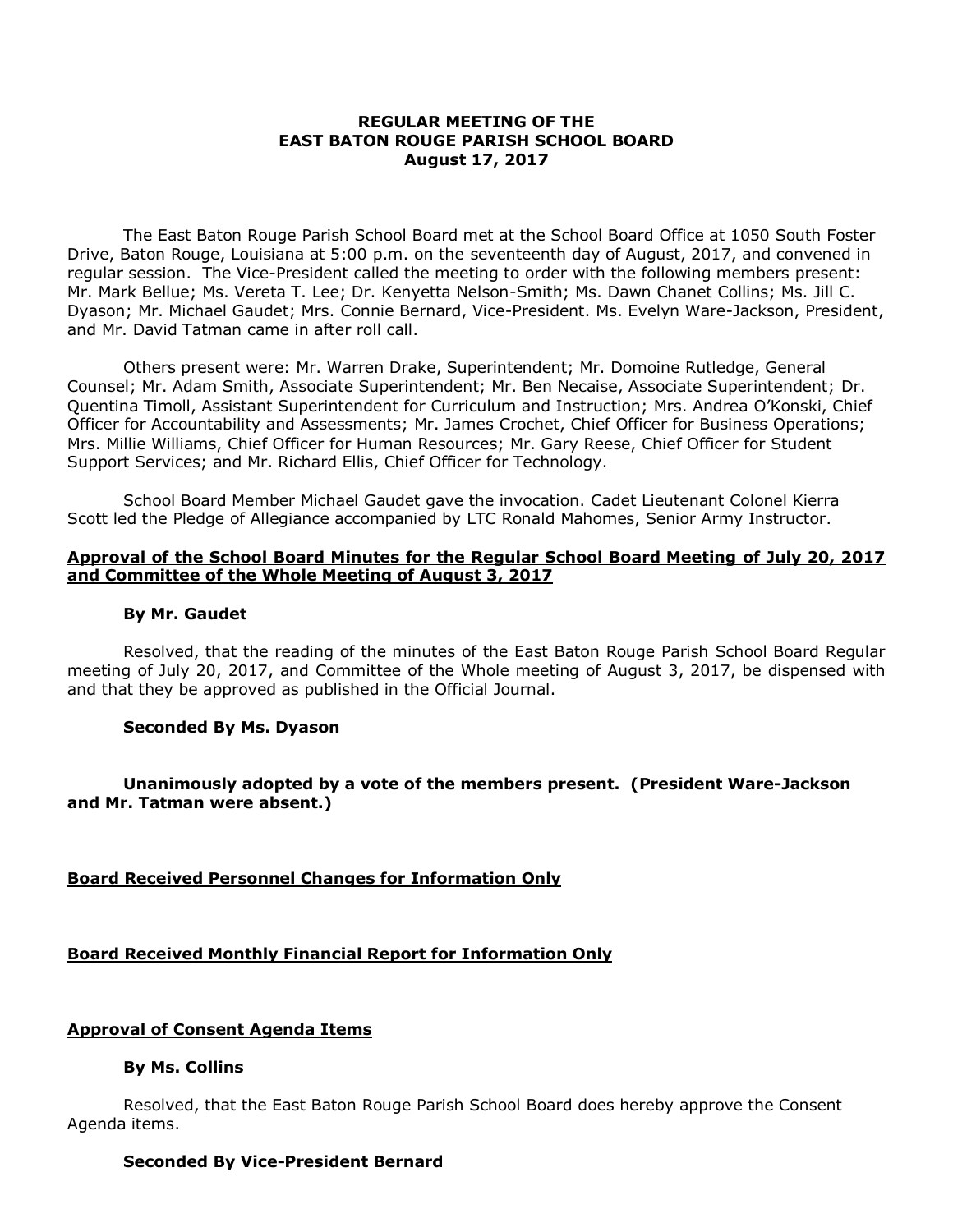### **Unanimously adopted by a vote of all the members.**

### *The following items were approved as part of the Consent Agenda:*

Approval of the following grants: a) DON'T QUIT! Fitness Center Award from the National Foundation for the Governor's Fitness Council to provide Park Elementary School with a fitness center and a multi-exercise, group circuit training center valued at \$100,000.00; b) Jobs for America's Graduates (JAG) – Louisiana for Broadmoor (\$50,000.00) and Glen Oaks (\$50,000.00) High Schools, including a match of \$42,073.68 from the General Fund, Broadmoor (\$21,036.84), and Glen Oaks (\$21,036.84) High Schools.

Approval of the Louisiana Compliance Questionnaire as required for the 2016-2017 financial audit of the East Baton Rouge Parish School System.

Approval of the Revised 2016-2017 and Proposed 2017-2018 Fund 23 – Summer School and Student Extra-Curricular Activities Budgets: a) Revised 2016-2017 Elementary SOAR Summer School; b) Revised 2016-2017 Middle School Summer School; c) Revised 2016-2017 High School Summer School; d) Revised 2016-2017 EBR Kick-Off Classic; e) Proposed 2017-2018 Decathlon and Fitness Meet; f) Proposed 2017-2018 JRAA Athletics (Middle School); g) Proposed 2017-2018 All Parish Music Concerts; h) Proposed 2017-2018 Music Instrument User Fees.

Approval of a professional services contract between the East Baton Rouge Parish School Board and Edgenuity, Inc. in the amount of \$285,000.00 annually for three (3) years, including renewal options, to provide Credit Recovery and Blended Learning services. (Funding Source: General Fund)

Approval of a Memorandum of Understanding between the East Baton Rouge Parish School Board and Southeastern Louisiana University to provide dual enrollment courses for the 2017-2018 school year. (Funding Source: SCA - Supplemental Course Academy) (Ben Necaise)

Adoption of the following Board policies: DJA, EBBH, IDDF, JBCD, JBC-P, JBD, JCDB, JDD, JDE, JGCC, and JGFH.

Approval of a recommendation from Mr. Domoine Rutledge, General Counsel, EBRPSB, in the matter of: Lakisha Holmes vs. Berkley Insurance Company, East Baton Rouge Parish School Board and Shaundra Dyer, Suit No. 638919; Section 27; 19<sup>th</sup> JDC, Parish of East Baton Rouge, State of Louisiana.

Approval of a recommendation from Mr. Domoine Rutledge, General Counsel, EBRPSB, in the matter of: Edward Williams vs. EBRPSB and Wanda Beauchamp; Suit No. 642,235; Section 27; 19th JDC; EBR Parish.

# **END OF CONSENT AGENDA ITEMS**

### **Memorandum of Understanding (MOU) with Baton Rouge Community College to Provide Dual Enrollment for 2017-2018**

#### **By Mr. Tatman**

Resolved, that the East Baton Rouge Parish School Board does hereby approve the Memorandum of Understanding (MOU) between the East Baton Rouge Parish School Board and Baton Rouge Community College (BRCC) to provide dual enrollment courses for the 2017-2018 school year.

#### **Seconded By Ms. Dyason**

**Unanimously adopted by a vote of all the members.**